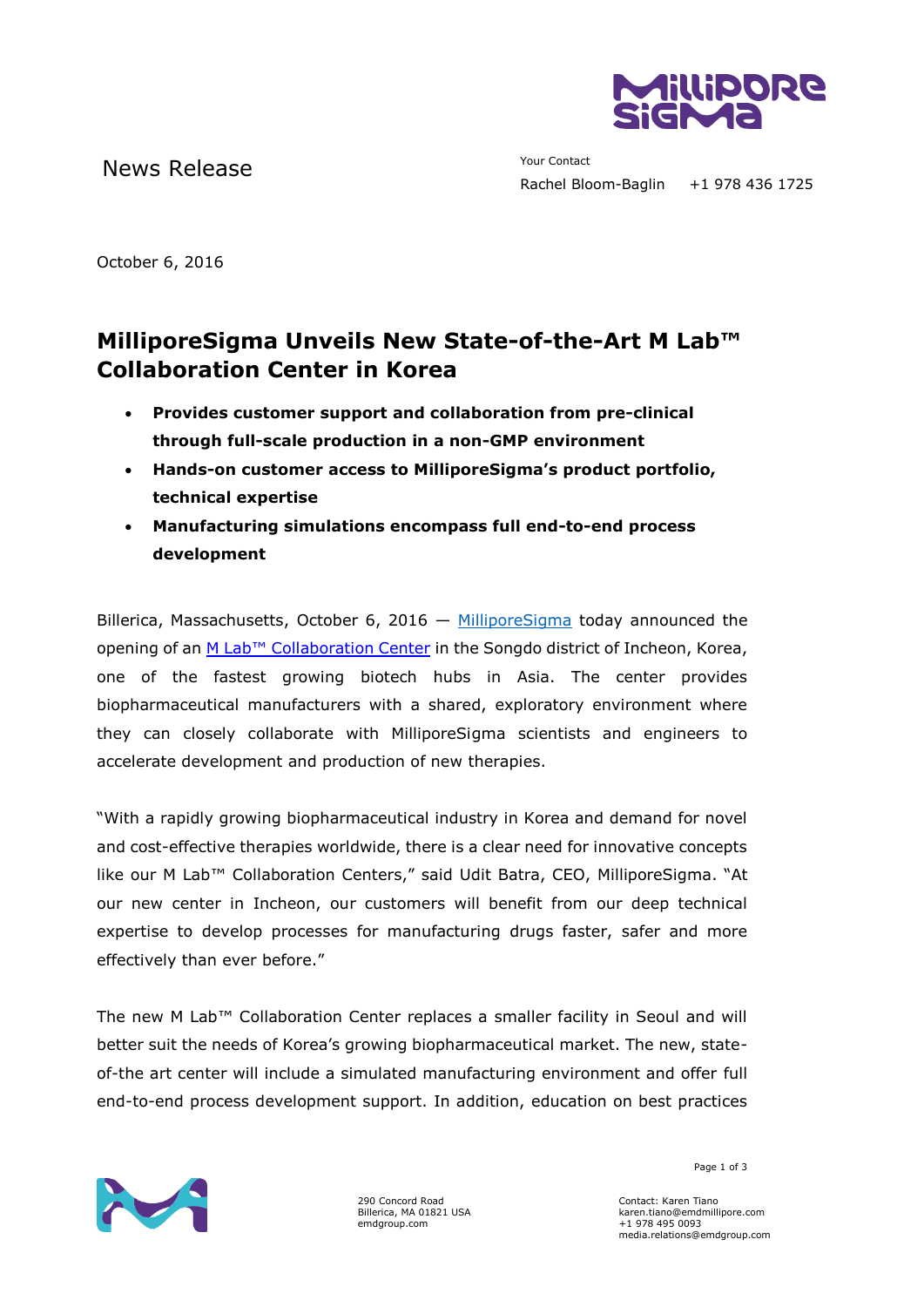

## **News Release**

and new approaches to develop, optimize and scale-up processes and simplify global technology transfer will be available to customers.

With 1,865 square meters of space and more than ten highly trained scientists and engineers, the M Lab™ Collaboration Center will serve local biopharma manufacturers, spanning the spectrum from multinational organizations like Samsung Biologics to emerging companies developing biologics to treat rare diseases or different types of cancer.

"The new M Lab™ Collaboration Center will play a great role in providing technical support and training of Korean biopharmaceutical employees," said TH Kim, CEO of Samsung BioLogics. "MilliporeSigma's decision to invest in Songdo, fast growing as world largest biologics manufacturing hub with 520 KL of plant capacity by 2018, represents a significant milestone in the development of the Songdo Bio Cluster, which will accelerate the future growth of Incheon as well as Korean Biopharmaceutical industry."

The new M Lab™ Collaboration Center in Incheon is one of nine such centers around the world. Each center allows pharmaceutical manufacturers to explore new ways to increase productivity, improve processes and mitigate risks by giving them access to a world-class team of experts. Customers have access to sizing and simulation tools and methodologies as well as analytical and modeling support. Formal bioprocessing educational courses are also available, including traditional classroom-style training and interactive, hands-on sessions.

The inauguration ceremony was attended by Stephan Auer (German Ambassador), Prof. Dr. Gerhard Sabathil (Ambassador & Head of Delegation of the European Union to the Republic of Korea), Seung Tack Park (Director General for Investment Policy, Ministry of Trade, Industry and Energy), Dr. Jeong Bok Yoo (Mayor of Incheon Metropolitan City), Young Geun Lee (Commissioner, Incheon City government), Dr. Frank Stangenberg-Haverkamp (Chairman of the Executive Board and the Family Board, E. Merck KG) and Dr. Udit Batra (CEO, MilliporeSigma).

All Merck KGaA, Darmstadt, Germany news releases are distributed by email at the same time they become available on the EMD Group website. In case you are a resident of the U.S. or Canada please go